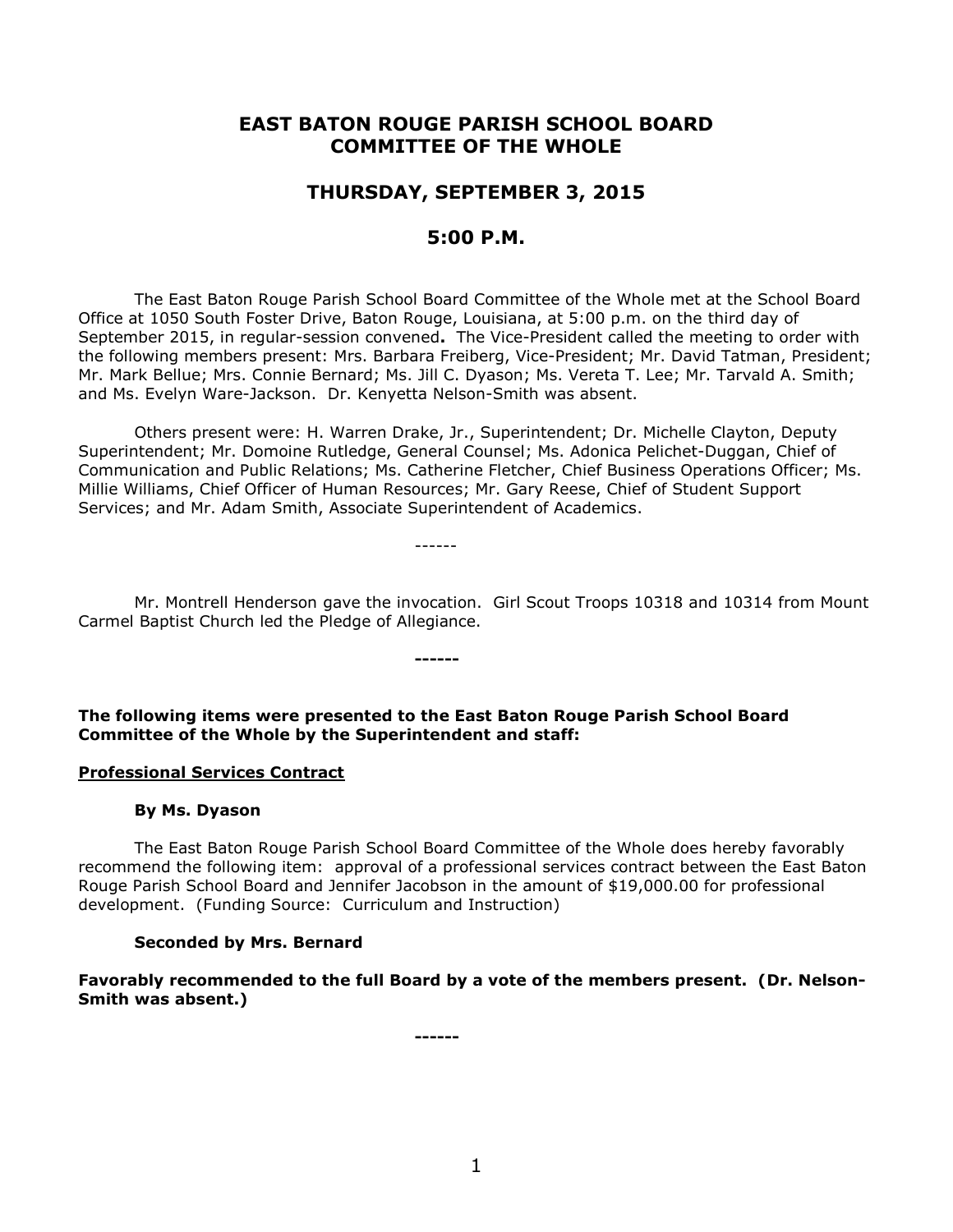## **Renewal of Professional Services Contract**

### **By Ms. Lee**

The East Baton Rouge Parish School Board Committee of the Whole does hereby favorably recommend the following item: approval of a renewal of a professional services contract between the East Baton Rouge Parish School Board and Southern University and A&M College for one (1) extern to assist I CARE with intervention and related matters. (Funding Source: I CARE)

### **Seconded by Mr. Smith**

# **Favorably recommended to the full Board by a vote of the members present. (Dr. Nelson-Smith was absent.)**

**------**

#### **Norm-Referenced Assessment**

### **By President Tatman**

The East Baton Rouge Parish School Board Committee of the Whole does hereby favorably recommend the following item: approval to administer a norm-referenced assessment to all students applying for an admission-based magnet program in Grades 4-11, beginning with the 2016-2017 application period.

#### **Seconded by Mrs. Bernard**

### **The vote on the motion was as follows:**

| Yeas: $(6)$    | Mr. Bellue, Mrs. Bernard, Ms. Dyason, Vice-President Freiberg,<br><b>President Tatman, and Ms. Ware-Jackson</b> |
|----------------|-----------------------------------------------------------------------------------------------------------------|
| Nays: $(1)$    | Mr. Smith                                                                                                       |
| Abstained: (1) | Ms. Lee                                                                                                         |
| Absent: (1)    | Dr. Nelson-Smith                                                                                                |

## **The motion was favorably recommended to the full Board.**

**------**

# **Change of Admission Criteria for Lee Magnet High School**

#### **By President Tatman**

The East Baton Rouge Parish School Board Committee of the Whole does hereby favorably recommend the following item: approval to change the admission criteria for Lee Magnet High School to: eliminate the portfolio and interview requirements; require students to have a 2.5 cumulative grade point average for the last four consecutive semesters; and perform proficiently on a district-based assessment in English Language Arts and mathematics, effective with the 2016- 2017 application period.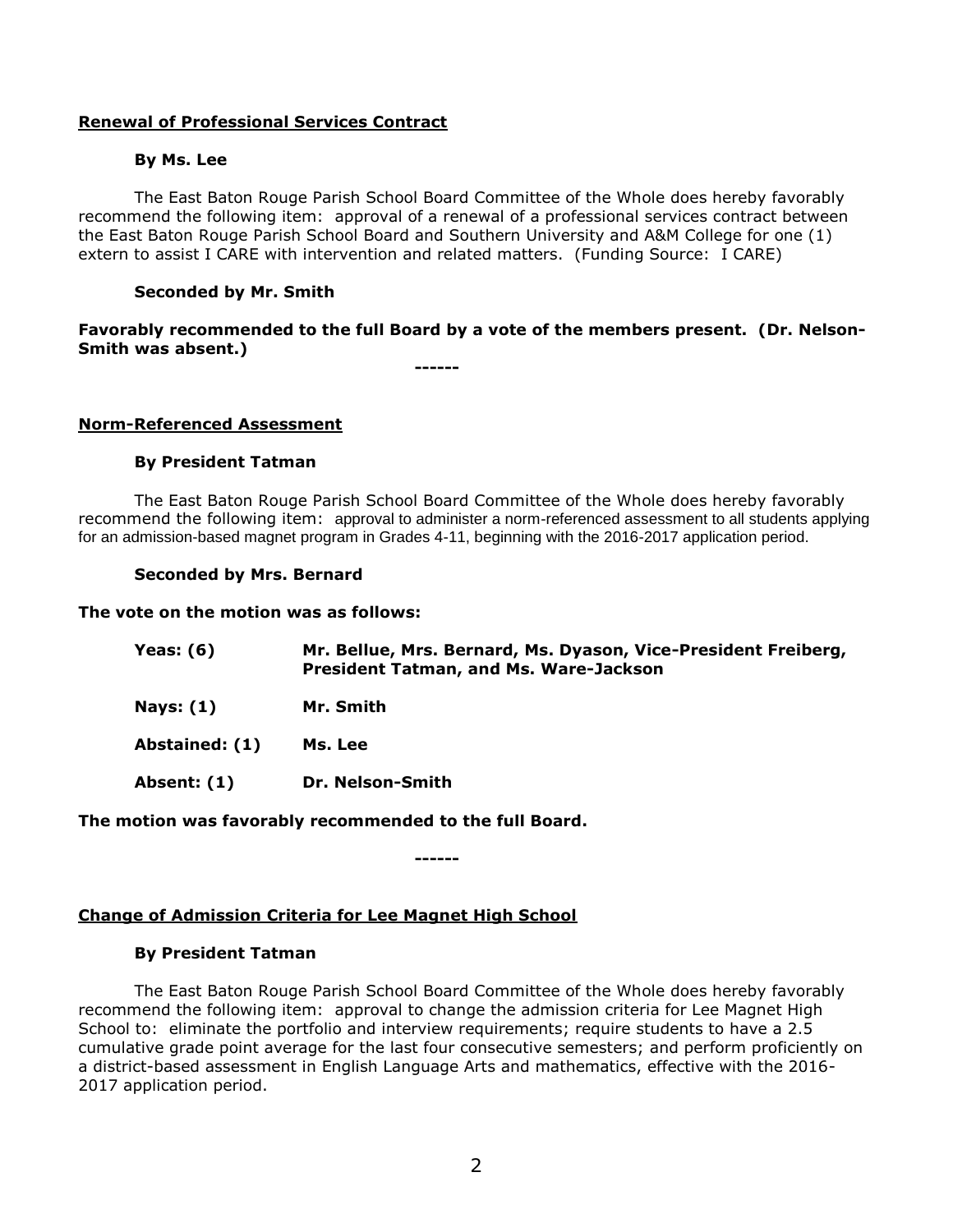### **Seconded by Mr. Bellue**

### **Discussion followed.**

### **The following substitute motion was made.**

## **By Mrs. Bernard**

The East Baton Rouge Parish School Board Committee of the Whole does hereby favorably recommend the following item: approval to change the admission criteria for Lee Magnet High School to: eliminate the portfolio and interview requirements; require students to have a 2.5 cumulative grade point average for the last four consecutive semesters; and perform proficiently on a district-based assessment in English Language Arts and mathematics, effective with the 2016- 2017 application period. The Board has requested that staff provide more information about where the magnets students are attending now and the number of students, along with a map of the school zone.

### **Seconded by Mr. Bellue**

#### **Discussion continued.**

### **The substitute motion was amended. The originator and seconder agreed.**

The East Baton Rouge Parish School Board Committee of the Whole does hereby refer the following item to the East Baton Rouge Parish School Board **without a recommendation:** approval to change the admission criteria for Lee Magnet High School to: eliminate the portfolio and interview requirements; require students to have a 2.5 cumulative grade point average for the last four consecutive semesters; and perform proficiently on a district-based assessment in English Language Arts and mathematics, effective with the 2016-2017 application period. The Board has requested that staff provide more information about where the magnets students are attending now and the number of students, along with a map of the school zone.

### **The vote on the motion was as follows:**

| <b>Yeas: (7)</b> | Mr. Bellue, Mrs. Bernard, Ms. Dyason, Vice-President Freiberg,<br>Ms. Lee, President Tatman, and Ms. Ware-Jackson |
|------------------|-------------------------------------------------------------------------------------------------------------------|
| <b>Nays: (1)</b> | Mr. Smith                                                                                                         |
| Abstained: (0)   | <b>None</b>                                                                                                       |
| Absent: (1)      | Dr. Nelson-Smith                                                                                                  |

**The amended motion was approved for referral to the Board without a recommendation.**

**------**

## **Pupil Progression Plan**

## **By President Tatman**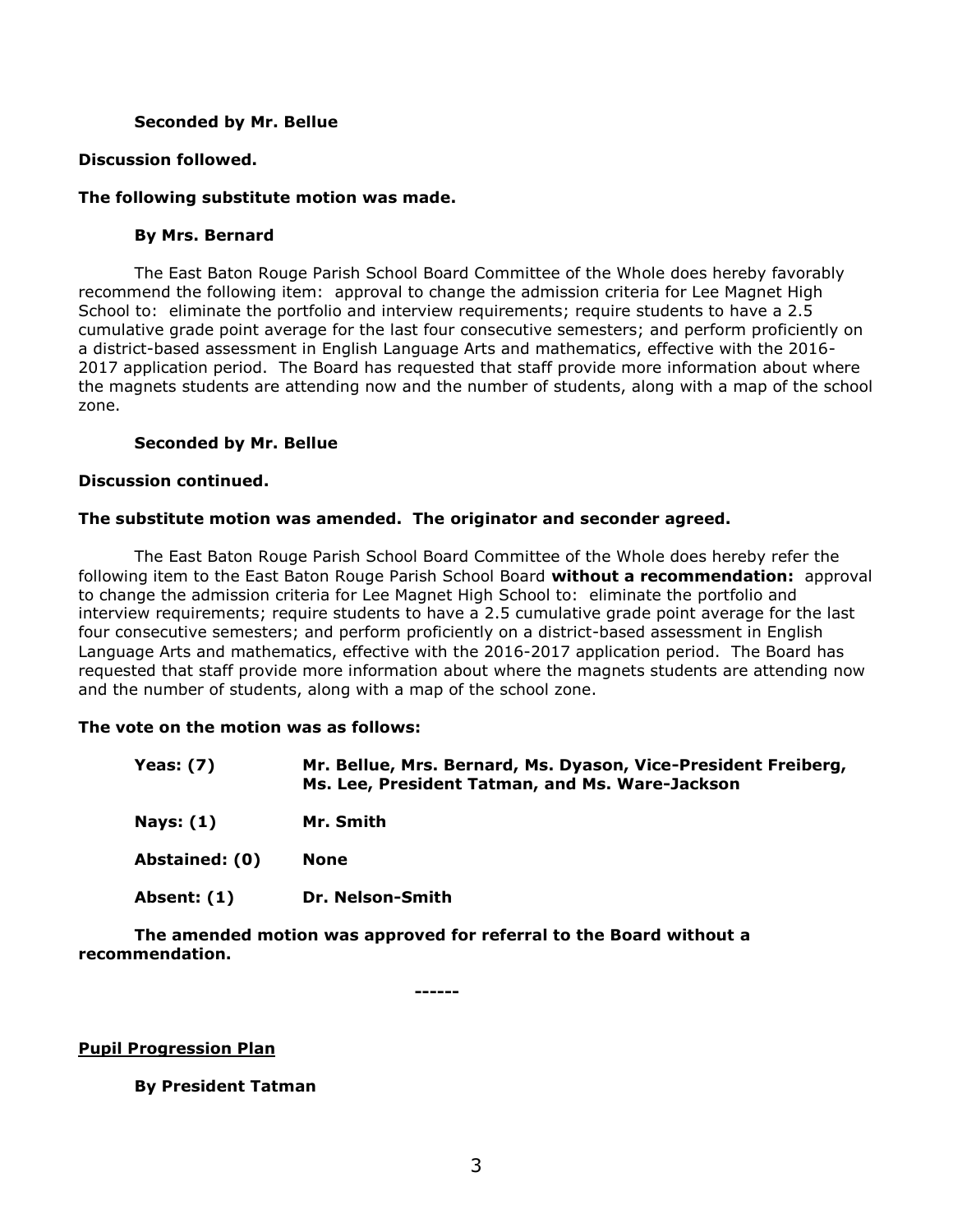The East Baton Rouge Parish School Board Committee of the Whole does hereby favorably recommend the following item: approval of revisions to the Pupil Progression Plan for the 2015-2016 school year.

### **Seconded by Ms. Lee**

## **Favorably recommended to the full Board by a vote of the members present. (Dr. Nelson-Smith was absent.)**

**------**

# **Advertise, Accept the Low Bid and Make the Award of a Contract**

## **By Ms. Ware-Jackson**

The East Baton Rouge Parish School Board Committee of the Whole does hereby favorably recommend the following item: authorization for staff to advertise, accept the low bid meeting specifications, and make the award of a contract for the facility modifications and maintenance improvements at Broadmoor High School, or reject any and all bids for just cause in accordance with the Louisiana Public Bid Law; Louisiana Revised Statutes, Title 38; Chapter 10.

## **Seconded by Mr. Smith**

**Favorably recommended to the full Board by a vote of the members present. (Dr. Nelson-Smith was absent.)**

**------**

## **Renewal of a Contract**

## **By Ms. Lee**

The East Baton Rouge Parish School Board Committee of the Whole does hereby favorably recommend the following item: approval to renew a contract between the East Baton Rouge Parish School Board and Mercer to provide employee benefits consulting for a period of three (3) years, beginning January 1, 2016, through December 31, 2018, for an amount of \$125,000.00 annually.

## **Seconded by President Tatman**

**The vote on the motion was as follows:**

| <b>Yeas: (7)</b> | Mr. Bellue, Mrs. Bernard, Vice-President Freiberg, Ms. Lee, Mr.<br>Smith, President Tatman, and Ms. Ware-Jackson |
|------------------|------------------------------------------------------------------------------------------------------------------|
| <b>Nays: (0)</b> | <b>None</b>                                                                                                      |
| Abstained: (1)   | Ms. Dyason                                                                                                       |
| Absent: (1)      | Dr. Nelson-Smith                                                                                                 |

**The motion was favorably recommended to the full Board.**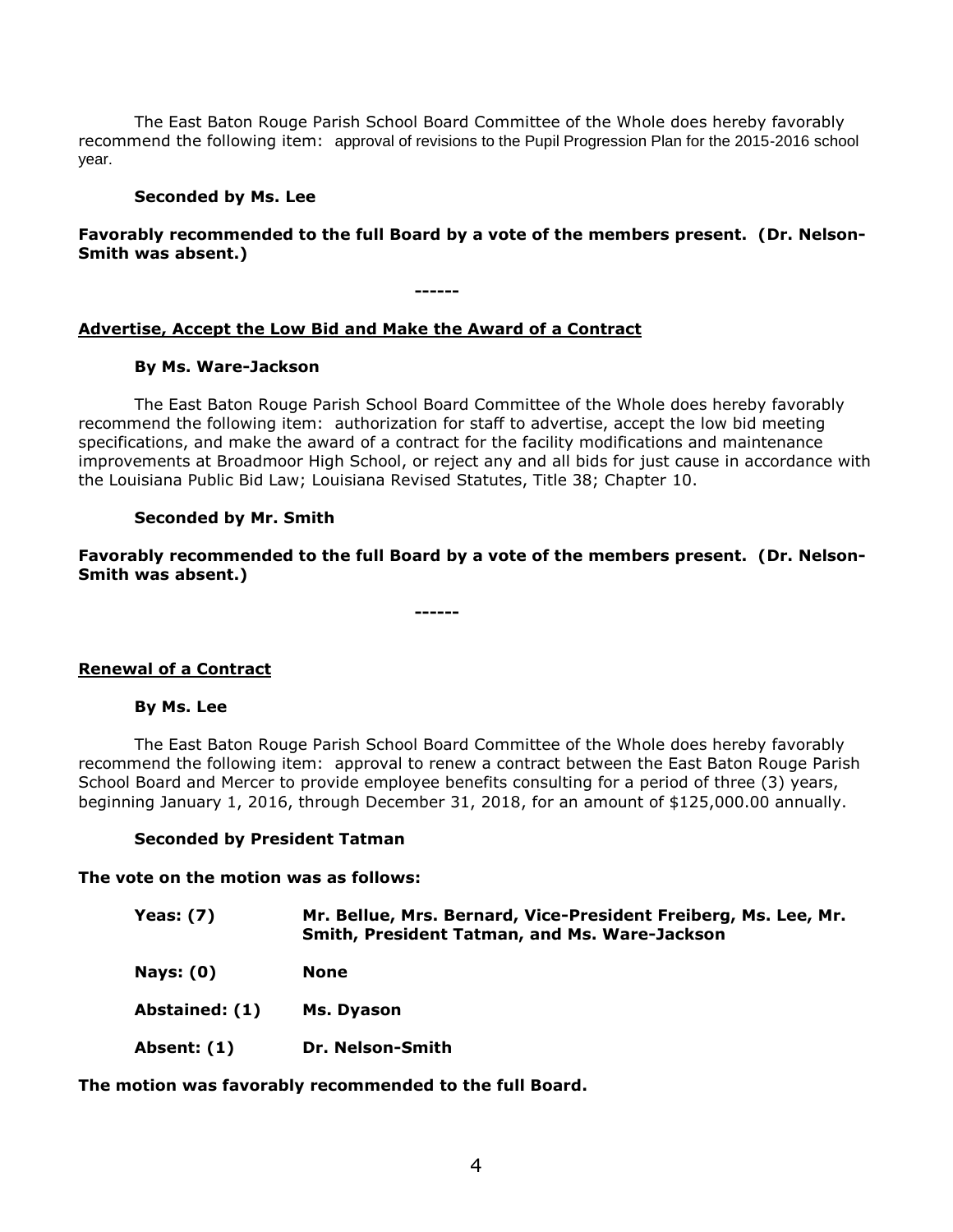### **Renewal of a Contract**

#### **By Mrs. Bernard**

The East Baton Rouge Parish School Board Committee of the Whole does hereby favorably recommend the following item: to renew a contract between the East Baton Rouge Parish School Board and Express Scripts Pharmacy for a period of three (3) years, beginning February 1, 2016, through January 31, 2019.

**------**

#### **Seconded by President Tatman**

**Favorably recommended to the full Board by a vote of the members present. (Dr. Nelson-Smith was absent.)**

**------**

#### **Grant**

#### **By Mrs. Bernard**

The East Baton Rouge Parish School Board Committee of the Whole does hereby favorably recommend the following item: approval of the Project Lead the Way (PLTW) Grant in the amount of \$20,000.00 for two (2) years for the PLTW Gateway Introduction to Computer Science in Grades 7 and 8 at Northeast High School, \$17,000.00 in year one and \$3,000.00 in year two, for the period June 15, 2015, through June 15, 2017.

#### **Seconded by Ms. Lee**

**Favorably recommended to the full Board by a vote of the members present. (Dr. Nelson-Smith was absent.)**

**------**

#### **Grant**

#### **By Mr. Smith**

The East Baton Rouge Parish School Board Committee of the Whole does hereby favorably recommend the following item: approval of the Believe and Prepare Community Development Grant in the amount of \$10,000.00 to develop a new teacher preparation program at McKinley and Lee High Schools.

#### **Seconded by President Tatman**

**Favorably recommended to the full Board by a vote of the members present. (Dr. Nelson-Smith was absent.)**

**------**